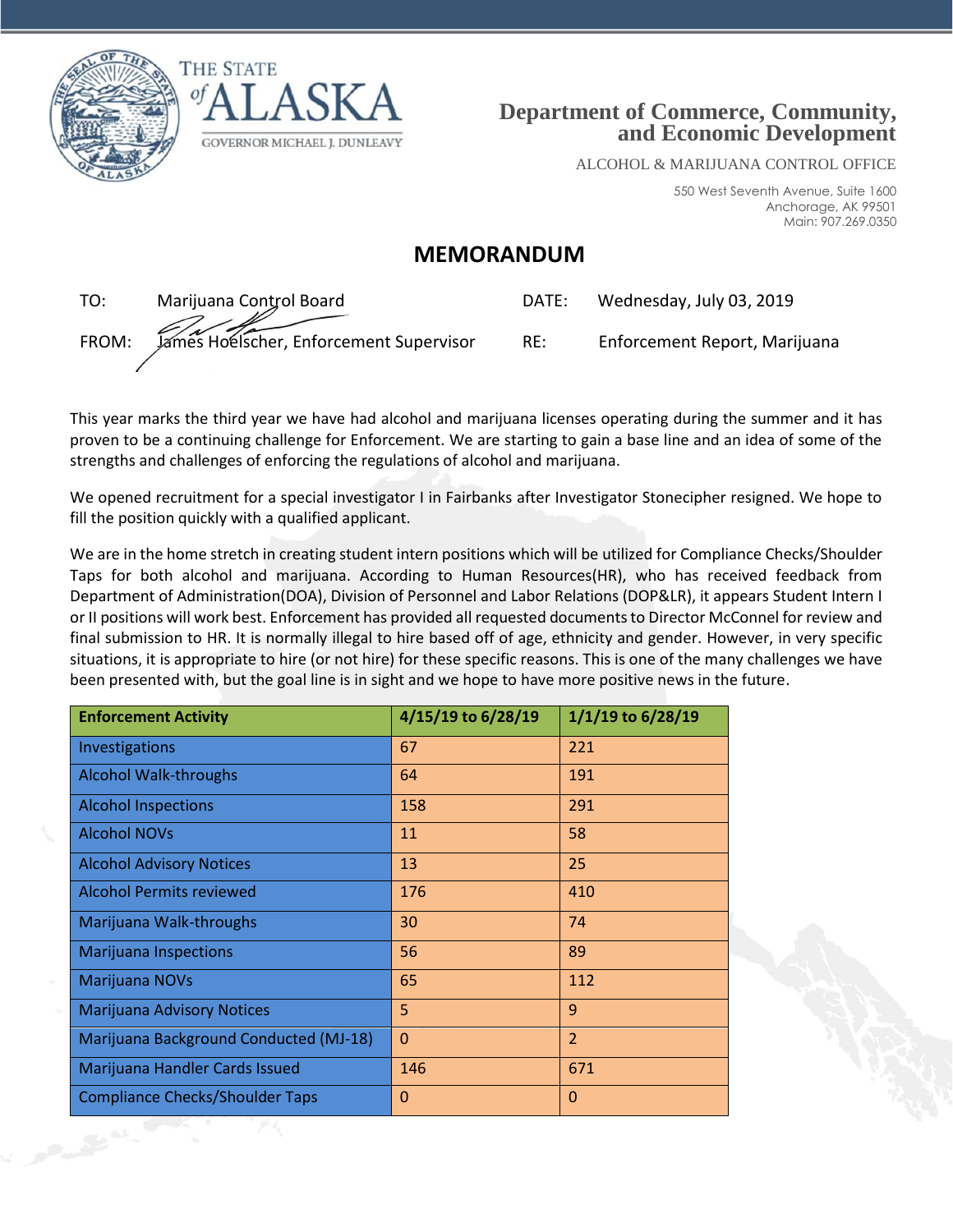| <b>Criminal Charges</b>                     |       |      |
|---------------------------------------------|-------|------|
| <b>Training Provided</b>                    |       |      |
| <b>Public Appearance</b>                    |       |      |
| <b>Combined Contacts, Calls, and emails</b> | 2,875 | 7130 |

## **3 AAC 306.770(f) & (g) – Advertisement Location & Warnings Printed on the back of advertisement**

Enforcement has received numerous questions regarding the printing of warnings on the back of an advertisement or coupon. Enforcement has informed licensees that this practice is prohibited due to the warning not being plainly visible to everyone that may read the advertisement. This is further supported by the required font size for the warning being visible.

We are also being asked that if marijuana licensees can utilize newspapers to advertise product. As the board does more work on its advertising regulations, there needs to be more clarity on what kinds of advertising are meant to be restricted within 1,000 feet of schools, etc. (3 AAC 306.770(f)(1-5). Does the board intent this restriction to apply to print advertising in publications which can be moved in and out of the restricted area? I would like to confirm the Boards position regarding this type of advertising.

## **3 AAC 306.355. Limit on quantity sold**

- (a) A retail marijuana store may not sell to any one person per day
- (1) more than one ounce of usable marijuana;
- (2) more than seven grams of marijuana concentrate for inhalation, or
- (3) marijuana or marijuana products if the total amount of **marijuana, marijuana products**, or both marijuana and marijuana products sold contains more than 5,600 milligrams of THC.

(b) These limits include marijuana or marijuana product sold for onsite consumption under 3 AAC 306.370(a)(2).

The board determined and gave direction that regardless of the potency of the marijuana, it was legal to sell an ounce of marijuana, even if the THC exceeded the 5,600mg as allowed by statute. Recently we have been informed that if a concentrate is over 80%, then the sale of 7 grams is over the 5600 mgs. Possessing one ounce of flower, regardless of potency, is supported by statute, however the same cannot be said about concentrates.

I would recommend, once again, that the board create a regulation project to address the conflicting provisions of 3 AAC 306.355(a)(3).